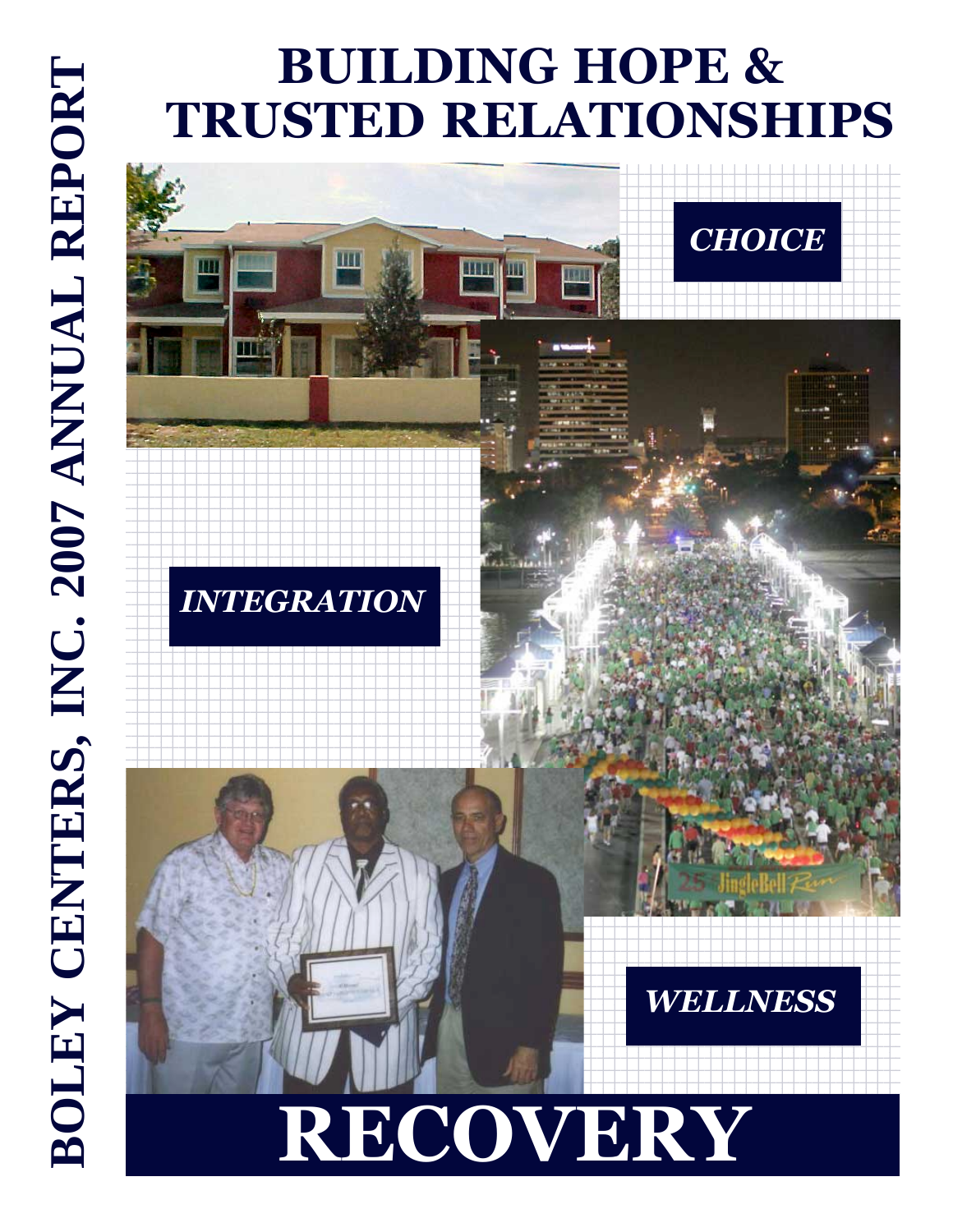# **THE YEAR IN REVIEW**

#### Dear Friends:

2007 was another challenging, but successful year for Boley Centers. The challenges we met mirrored those of the community around us. The bottom line question always became, how do we best serve those most in need? In direct response to Pinellas County and the City of St. Petersburg's struggles with the growing number of homeless people in our area, Boley Centers launched a new homeless case management and prevention program and built new affordable housing units for people who have mental illnesses and who are homeless.

Our Safe Haven successfully served 49 people in its first full year of operation. To assist our communities in their ongoing efforts to eradicate homelessness, Boley Centers began the acquisition and development of two new programs for people who are chronically homeless and who have a mental illness. First, a new facility that will become a mid-county Safe Haven and serve 20 men and women was acquired. The second, Grove Park Village, will provide 16 people who are chronically homeless and disabled with permanent housing and ancillary supportive services through new modular housing. n at

Our employment programs expanded into Pasco County, furthering our goal of providing these vital services throughout the Suncoast Region. As we enter our second year of the Mental Health Treatment Study, our best practices Supported Employment program continues to prove itself to be a highly effective means of assisting people with severe and persistent mental illnesses to obtain and maintain competitive employment.

On a less fortunate note, our Summer Youth Intern Program, which had obtained employment for 147 youth last summer, shut its doors at the end of the summer as a result of current tax reform and the ensuing budget cuts. We are expecting to lose even more funding in the months ahead as a result of government cutbacks.

Now that 2008 is well underway, we continue to focus on how we can best help our community and our consumers meet their needs – by providing the skills, rehabilitation, housing and services for each individual to reach their highest level of self-sufficiency and ultimately, recovery.

Very Sincerely,

Cyrthia Melormeil Jay Mac Math





#### **BOARD OF DIRECTORS**

Cynthia McCormick *Chairman*

Loretta Ross *First Vice Chairman*

Sally Poynter *Second Vice Chairman*

Paul Misiewicz *Immediate Past President*

Virginia Battaglia Rutland Bussey Hope Crews Hal Gregory Jack Hebert Sandy Incorvia Martin T. Lott Robert Pitts Linda Scott-Leggette

**PRESIDENT/CEO** Gary MacMath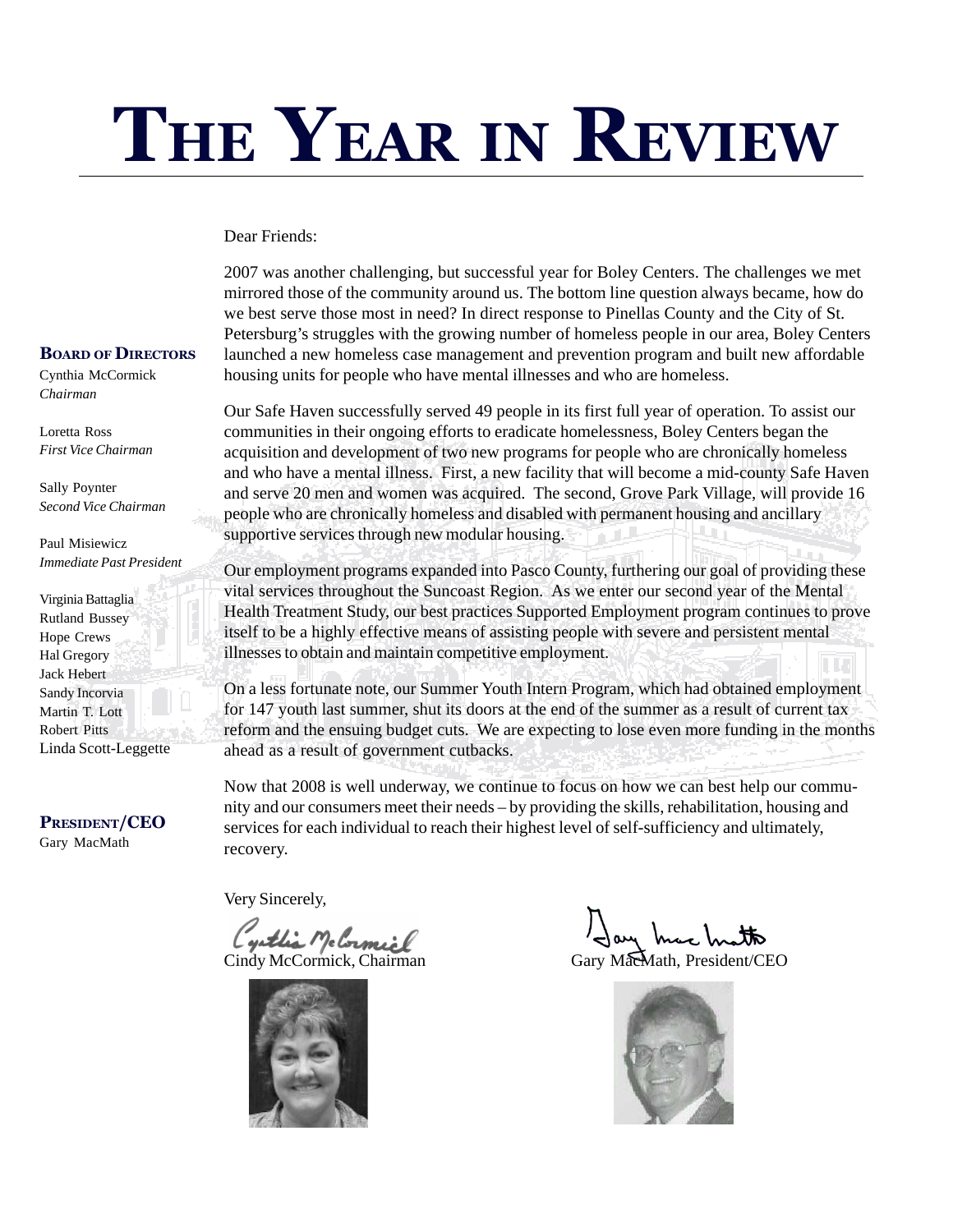#### **BOLEY CENTERS'** *MISSION* **IS TO ENRICH THE LIVES OF PEOPLE IN RECOVERY BY PROVIDING THE HIGHEST QUALITY TREATMENT, REHABILITATION, EMPLOYMENT AND HOUSING SERVICES.**

#### **PEOPLE SERVED**

During fiscal year 06/07 more than 4,500 people were served through Boley Centers' programs and housing services, including:<br> $\frac{1}{2}$  and  $\frac{1}{2}$  and  $\frac{1}{2}$  and  $\frac{1}{2}$  and  $\frac{1}{2}$  and  $\frac{1}{2}$  and  $\frac{1}{2}$  and  $\frac{1}{2}$  and  $\frac{1}{2}$  and  $\frac{1}{2}$  and  $\frac{1}{2}$  and  $\frac{1}{2}$  and  $\frac{1}{2}$  and  $\frac{1}{2}$ 

- ™ 930 individuals and families resided within 794 units of Boley Centers' managed housing.
- ™ 459 of our community's youth received life building services, including education.
- 592 people were placed into employment.

#### **PROGRAM SUCCESSES**

- Of the 635 individuals served in our employment programs, 93% (592) gained employment.
- In its first year, the Safe Haven served 49 individuals, all of whom were chronically homeless. Forty percent of the people who completed the program were employed upon discharge and 80% moved into permanent housing upon discharge.
- A 60 year old woman, who had been homeless for four years, was living in the "Tent City." She tried the Safe Haven, but walked out because she did not like the congregate living there and returned to "Tent City." Upon placement at the Oaks Homeless Transitional Apartments, she slept on the floor for months before she would sleep in her bed. She kept her distance from people, but was still able to work on her recovery. While she is still very mistrustful of people, she now resides successfully in a Boley permanent housing apartment.
- A man who had been homeless for 16 years, had grown up in foster care and had suffered many years of physical abuse was another "Tent City" resident. He also had a history of severe alcohol abuse. After many attempts to place him at the Oaks Transitional Homeless Apartments, he agreed on the condition that he could bring his fully equipped wheelchair (see picture at right) with him so he could return to the streets if he decided he didn't want to stay in the program. A year later, he has moved to a permanent housing apartment with supportive services. He remains sober, active in his recovery and is learning to trust people again.

#### **NEW FUNDING/FINANCING AWARDS**



|    | <b>IVEW FUNDING/FINANCING AWAKDS</b>                       |             |
|----|------------------------------------------------------------|-------------|
| TM | US Department of Labor (YouthBuild)                        | \$942,148   |
| TM | Florida Department of Transportation                       | 32,148      |
| TM | Department of Juvenile Justice (Reconnecting Youth)        | 81,288      |
| TM | Pinellas County Department of Health and Human Services    |             |
|    | (Homeless Case Management and Prevention)                  | 358,636     |
| TM | Pinellas County Department of Justice and Consumer Affairs | 9,909       |
| TM | Mid-County Safe Haven                                      |             |
|    | US Department of HUD                                       | 356,438     |
|    | Florida Department of Children and Families (HHAG)         | 165,051     |
|    | <b>Pinellas County Community Development Department</b>    | 2,135,880   |
|    | <b>Bessie Boley Foundation</b>                             | 330,000     |
|    | Subtotal                                                   | 2,987,369   |
| TМ | Grove Park Village                                         |             |
|    | US Department of HUD                                       | 285,000     |
|    | Florida Department of Children and Family (HHAG)           | 584,949     |
|    | Federal Home Loan Bank, through local member Synovus Bank  | 146,721     |
|    | Subtotal                                                   | 1,016,670   |
|    | <b>TOTAL NEW FUNDING/FINANCING AWARDS</b>                  | \$5,428,168 |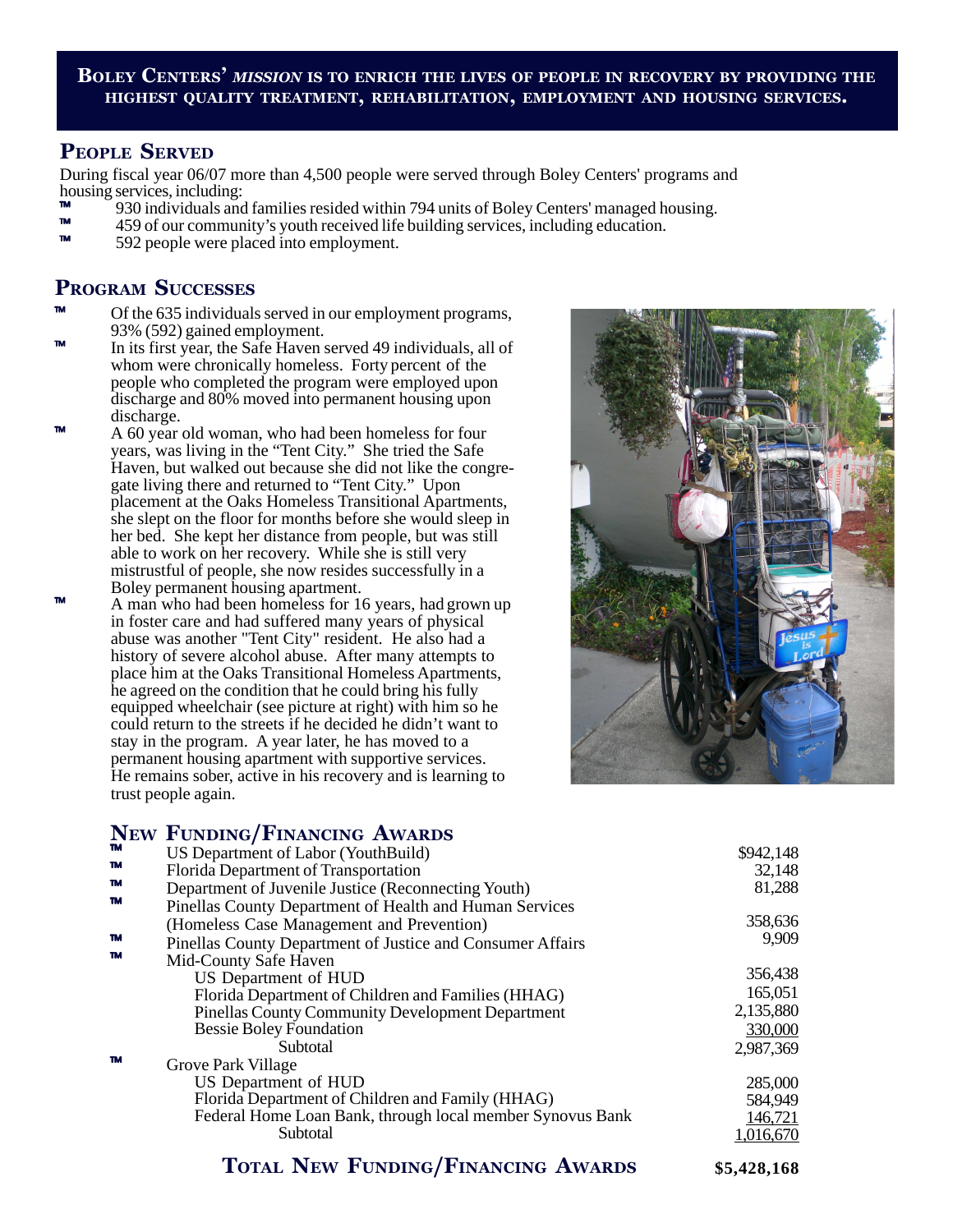#### **BOLEY CENTERS'** *VISION* **IS TO SET THE STANDARD AS AN INNOVATIVE LEADER FOR THE SERVICES WE PROVIDE.**

#### **COMMUNITY BENEFIT & OUTREACH**

- The Young Adult Program provided 292 hours of community service, with \$4,172 paid in restitution by participants in the program.
- ™ Coordinated the Florida ADA Leadership Network as the State Affiliate of the Disability and Business Technical Assistance Center.
- ™ Coordinated statewide training to improve access for individuals with disabilities to the State of Florida court system.
- Provided advocacy for persons with disabilities by serving on the Florida Housing Coalition Board of Directors, Florida Supportive Housing Coalition Board of Directors, Florida Building Code Commission Accessibility Advisory Council and St. Petersburg College Interpreter Training Program Advisory Committee.
- ™ Served as a consultant to the City of St. Petersburg, Hillsborough County and the City of Tampa on the Americans with Disabilities Act.
- ™ Provided food baskets for six families in need during the Thanksgiving and Christmas holidays.
- ™ Provided leadership for the Pinellas County Homeless Coalition annual homeless count and had 13 staff members and 18 consumers participate as surveyors.
- ™ Member of Pinellas County Homeless Leadership Network.
- ™ Member of Pinellas County Low Income Housing Network.<br>™ Held 5<sup>th</sup> annual blood drive, increasing to two blood drives in
- $M = \text{Held } 5^{\text{th}}$  annual blood drive, increasing to two blood drives in 2007.
- $m$  Held  $4th$  Annual Recovery Fest and Alumni Picnic.
- <sup>™</sup> Served Thanksgiving dinner to 374 consumers and their family members.<br>■ Ueld Bolov Conters' 25th Annual lingle Bell Bun, attracting over 3,000 par
- Held Boley Centers'  $25<sup>th</sup>$  Annual Jingle Bell Run, attracting over 3,000 participants.

Mr. & Mrs. Donald Turnbaugh 107.3 The Eagle A1 Floor Care All Phase Security Atlas Appliances Service Corp. Autoway Big Shots Distributors Bob Markley Bobby Bussey Brown & Brown, Inc. Bruce Crawford Carl Thomas Henthorn Center Pharmacy Coca Cola Commercial Insurance Managers, Inc. Cynthia McCormick Danny Stewart DeConnick Family Dex Imaging Dr. Joseph Craig Economy Stationers Eleanor Fryer Florida Retail Partners, Inc. GFWC North Pinellas Women's Club

**2007 DONOR**

07 DONOR

**s**

Gregory, Sharer & Stuart Helen Coiro Hospice of the Florida Suncoast Humana Inspect 2001 Johnny Jones Plumbing Juanita McGarrity Kathryn O'Keeffe Kathy Cunningham Kitchen Center Plus Lindsey Refrigeration & Air Conditioning, Inc. Loretta Ross Margo Hillman Norberg Marian McLiverty (in memory of Hilda Koryus) Mary Fillion Morgan Stanley Mr. & Mrs. Elliott Steele Mr. & Mrs. Frank Harff Mr. & Mrs. Gary MacMath Mr. & Mrs. Larry Simmons Mr. & Mrs. Louis Christensen

Mr. & Mrs. Martin Juarez Mr. & Mrs. T.A. Latus Mr. & Mrs. W.F. Davenport Mutual of America Paula Hays Pro-Motion Roofing Resop, Inc. Rose Parker Rubber City Rutland Bussey Sandra Clenney Sherwood Financial Sofia Ross St. Pete Title Steve Lepley Synovus Bank of Tampa Bay Theresa Sarto W. Scott Crumpton W.R. Mickey Jr. Carpet Brokers Wallace, Welch & Willingham Wedding Architects West Coast Fence Corp. World Liquors, Inc.

#### **ACHIEVEMENTS & RECOGNITIONS**

- <sup>™</sup> Received seventh CARF accreditation (over 18 years of accreditation) in 17 program and service areas.<br><sup>™</sup> The Boley Players, an improvisational acting group presented their skit, "The Haaling Power of Differing The Boley Players, an improvisational acting group, presented their skit, "The Healing Power of Differing Gifts,"
- at the national USPRA Conference in Orlando and at the state FLAPRA Conference in Tampa. ™ The YouthBuild program completed the construction of a four bedroom house, which is set aside for low income
- HOPWA families. ™ Completed construction of the Clam Bayou Apartments, an 18-unit apartment complex. Eight of the units are
- designated for people who are chronically homeless.  $W$  Albert Manual, a  $20^+$  year employee who works in the residential program, was named the 2007 Staff of the Year (see picture on front page).
- ™ Cynthia Losey, the Residential Supervisor at the Oaks Homeless Transitional Apartments, was named 2007 Supervisor of the Year (see picture on next page).
- ™ Carolyn Allen, CCSTeam Jaguar Manager, and Constance Woodard, CCSTeam Coordinator, joined 41 other current employees achieving the anniversary of their tenth year of employment at Boley Centers.
- ™ Boley Centers' Your Neighborhood StoreTM was cited as one of the top six thrift stores in the Tampa Bay area by the St. Petersburg Times. As noted by the journalist who wrote the story, "This was the cleanest, neatest, best organized store I have seen in  $20<sup>+</sup>$  years of thrift shopping."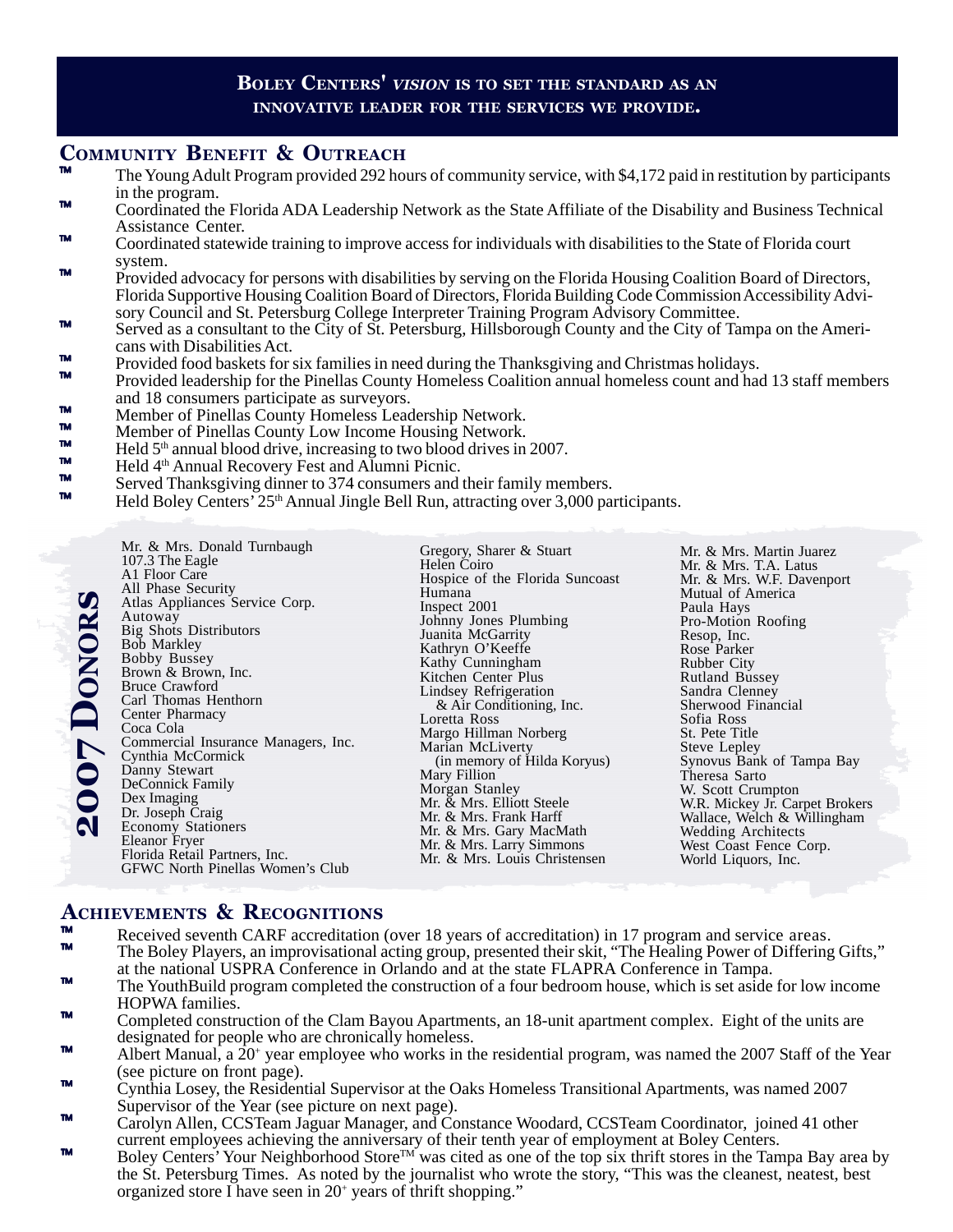#### **BOLEY CENTERS** *VALUES* **RESPECT, TRUST AND ETHICS IN ALL OUR RELATIONSHIPS.**

#### **FISCAL YEAR 2007**

- $m$  Increase in net assets: \$1,310,208
- $T_M$  Total assets: \$24,441,373
- ™ Total revenues: \$18,927,268
- Administrative expenses as a percent of total expenses: 13.11%

#### **FUNDING SOURCES**

- $M_{\text{Agency}}$  for Community Treatment Services, Inc.
- ™ Agency for Health Care Administration
- $W = \text{Bessel} \times \text{Angle}$
- <sup>™</sup> Boley Angels<br>™ Central Elorid
- <sup>™</sup> Central Florida Behavioral Health Network
- $T_M$  City of St. Petersburg
- ™ City of Tampa
- Federal Home Loan Bank of Atlanta (through local member, Synovus Bank)
- <sup>™</sup> Florida Department of Children & Families
- ™ Florida Department of Education
- ™ Florida Department of Elder Affairs
- ™ Florida Department of Juvenile Justice<br>■ Florida Department of Transportation
- ™ Florida Department of Transportation
- $W =$ Florida Health Partners, Inc.
- <sup>™</sup> Florida Homeless Housing Assistance
- <sup>™</sup> Georgia Institute of Technology
- <sup>™</sup> Juvenile Welfare Board
- $W = \begin{array}{cc} \n\text{Operation PAR, Inc.} \\
\text{Dinalles County} \n\end{array}$
- $\frac{m}{m}$  Pinellas County
- ™ Pinellas County Coalition for the Homeless<br>
™ Pinellas County Department of Justice
- Pinellas County Department of Justice & Consumer Services
- ™ Pinellas County School Board
- ™ St. Anthony's Health Care
- $W = \text{St. Petersburg Housing Authority}$
- US Department of Housing & Urban Development (HUD)
- ™ US Department of Transportation
- ™ Westat Research Corporation
- YouthBuild USA



#### **REVENUES 2007**

**EXPENSES 2007**

#### **PROGRAM EXPENDITURES 2007**